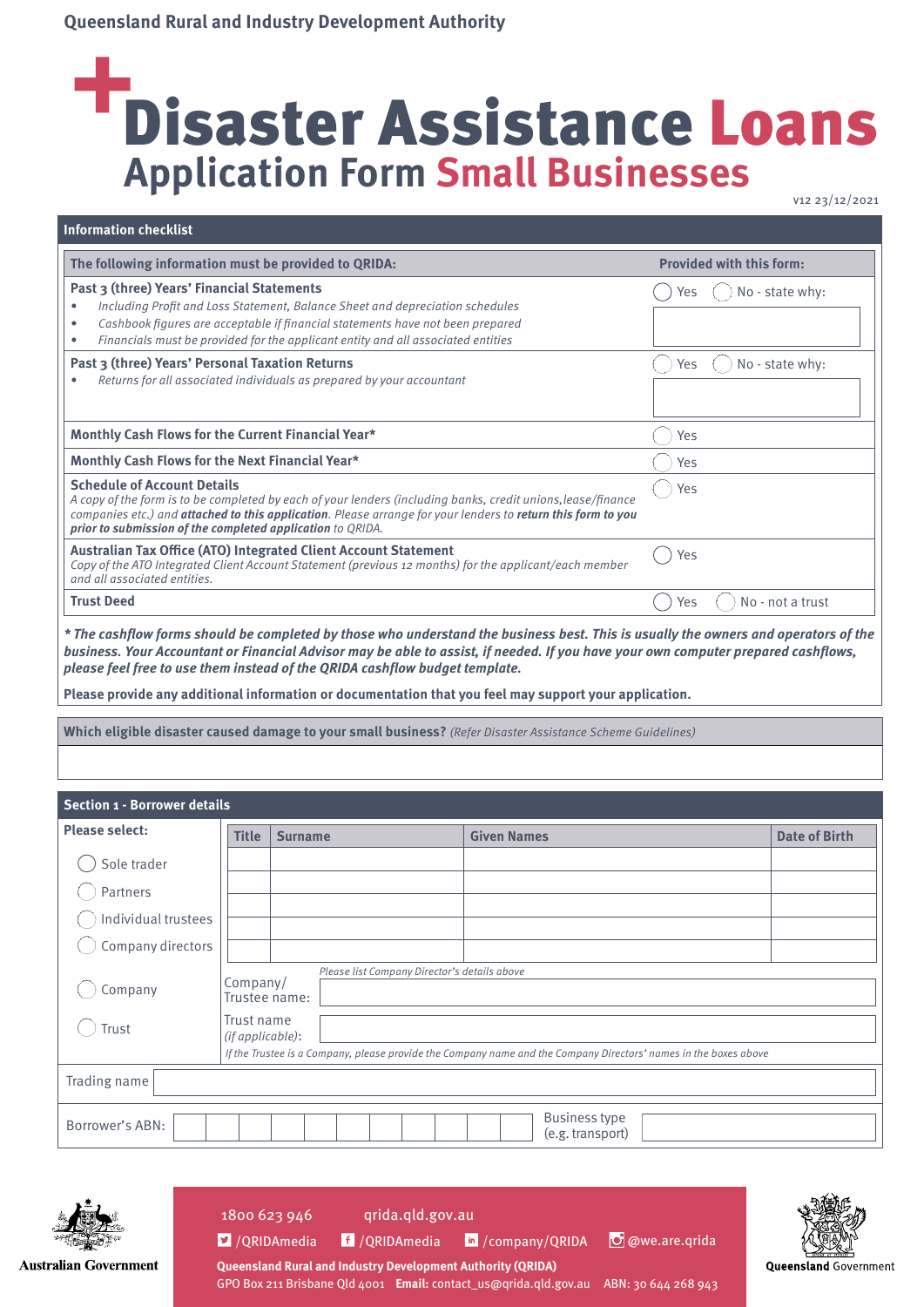| <b>Section 2 - Contact details</b>                                                                         |                                                                                                                                                                                                                                                                                             |           |                                                     |                                                |                                                                                                                                                                                         |
|------------------------------------------------------------------------------------------------------------|---------------------------------------------------------------------------------------------------------------------------------------------------------------------------------------------------------------------------------------------------------------------------------------------|-----------|-----------------------------------------------------|------------------------------------------------|-----------------------------------------------------------------------------------------------------------------------------------------------------------------------------------------|
| Nominated contact person<br>(from Section One)                                                             |                                                                                                                                                                                                                                                                                             |           |                                                     | Telephone                                      |                                                                                                                                                                                         |
| <b>Business telephone</b>                                                                                  | Fax                                                                                                                                                                                                                                                                                         | Mobile    |                                                     | Email address                                  |                                                                                                                                                                                         |
|                                                                                                            |                                                                                                                                                                                                                                                                                             |           |                                                     |                                                |                                                                                                                                                                                         |
| Road address of enterprise:                                                                                | telephone (including by text or SMS or electronically) about this loan product, including the progress of your loan application, and if your<br>application is successful, loan account statements and payment reminders. Please refer to the privacy statement on page 7 of this document. |           | <b>Postal address of enterprise:</b><br>Postal name |                                                | By ticking this box, you consent to QRIDA using your personal information to provide you with information (including, where permitted by law, by<br>Please tick if same as road address |
|                                                                                                            |                                                                                                                                                                                                                                                                                             |           | Postal address                                      |                                                |                                                                                                                                                                                         |
| Town/city                                                                                                  | <b>State</b><br>Postcode                                                                                                                                                                                                                                                                    |           |                                                     |                                                |                                                                                                                                                                                         |
| Local Government area                                                                                      |                                                                                                                                                                                                                                                                                             |           | Town/city                                           |                                                | <b>State</b><br>Postcode                                                                                                                                                                |
|                                                                                                            |                                                                                                                                                                                                                                                                                             |           |                                                     |                                                |                                                                                                                                                                                         |
| <b>Accountant</b>                                                                                          |                                                                                                                                                                                                                                                                                             |           |                                                     |                                                |                                                                                                                                                                                         |
| Contact<br>person                                                                                          |                                                                                                                                                                                                                                                                                             | Telephone |                                                     |                                                | Fax                                                                                                                                                                                     |
| Firm                                                                                                       |                                                                                                                                                                                                                                                                                             |           | Email                                               |                                                |                                                                                                                                                                                         |
| <b>Bank or financier</b>                                                                                   |                                                                                                                                                                                                                                                                                             |           |                                                     |                                                |                                                                                                                                                                                         |
| Contact<br>person                                                                                          |                                                                                                                                                                                                                                                                                             | Telephone |                                                     |                                                | Fax                                                                                                                                                                                     |
| Firm                                                                                                       |                                                                                                                                                                                                                                                                                             |           | Email                                               |                                                |                                                                                                                                                                                         |
| Section 3 - Payment details                                                                                |                                                                                                                                                                                                                                                                                             |           |                                                     |                                                |                                                                                                                                                                                         |
| Please provide your bank account details for payment of the assistance funds by Electronic Funds Transfer: |                                                                                                                                                                                                                                                                                             |           |                                                     |                                                |                                                                                                                                                                                         |
| <b>Bank</b>                                                                                                | <b>Branch</b>                                                                                                                                                                                                                                                                               |           |                                                     |                                                | <b>BSB</b>                                                                                                                                                                              |
|                                                                                                            |                                                                                                                                                                                                                                                                                             |           |                                                     | <b>Account Number:</b>                         |                                                                                                                                                                                         |
| Account name                                                                                               |                                                                                                                                                                                                                                                                                             |           |                                                     |                                                |                                                                                                                                                                                         |
| Section 4 - Business description and background                                                            |                                                                                                                                                                                                                                                                                             |           |                                                     |                                                |                                                                                                                                                                                         |
| How many years have you been operating your business?                                                      |                                                                                                                                                                                                                                                                                             |           |                                                     |                                                |                                                                                                                                                                                         |
| Please detail your number of employees (excluding owners/directors):                                       |                                                                                                                                                                                                                                                                                             |           |                                                     |                                                |                                                                                                                                                                                         |
| Full time employees                                                                                        | Casual/part time employees<br>(full time equivalent)                                                                                                                                                                                                                                        |           |                                                     | <b>Total full time</b><br>equivalent employees |                                                                                                                                                                                         |
|                                                                                                            |                                                                                                                                                                                                                                                                                             |           |                                                     |                                                | Calculating Full Time Equivalent Employees: Full time work is 35 hours per week or more. If your business has casual or part time workers, calculate the                                |
| hours per week totalling 36 hours per week, equates to one full time employee.)                            |                                                                                                                                                                                                                                                                                             |           |                                                     |                                                | number of hours worked by these employees and divide that total by 35 to determine full time equivalents. (For example, 3 casual employees working 12                                   |
|                                                                                                            |                                                                                                                                                                                                                                                                                             |           |                                                     |                                                | Describe briefly the history of the business, what the business does, date of commencement of the business and future business plan.                                                    |
|                                                                                                            |                                                                                                                                                                                                                                                                                             |           |                                                     |                                                | Please state any relevant business/employment history of the Applicants/Directors. Please attach separate page if more space is required.                                               |
|                                                                                                            |                                                                                                                                                                                                                                                                                             |           |                                                     |                                                |                                                                                                                                                                                         |
|                                                                                                            |                                                                                                                                                                                                                                                                                             |           |                                                     |                                                |                                                                                                                                                                                         |
|                                                                                                            |                                                                                                                                                                                                                                                                                             |           |                                                     |                                                |                                                                                                                                                                                         |
| <b>Section 5 - Details of disaster</b>                                                                     |                                                                                                                                                                                                                                                                                             |           |                                                     |                                                |                                                                                                                                                                                         |
| space is required.                                                                                         |                                                                                                                                                                                                                                                                                             |           |                                                     |                                                | How did the disaster directly affect your business? Please include the location of damaged property in your description. Attach a separate page if more                                 |
|                                                                                                            |                                                                                                                                                                                                                                                                                             |           |                                                     |                                                |                                                                                                                                                                                         |
|                                                                                                            |                                                                                                                                                                                                                                                                                             |           |                                                     |                                                |                                                                                                                                                                                         |
|                                                                                                            |                                                                                                                                                                                                                                                                                             |           |                                                     |                                                |                                                                                                                                                                                         |
|                                                                                                            |                                                                                                                                                                                                                                                                                             |           |                                                     |                                                |                                                                                                                                                                                         |
| Do you hold an insurance policy for any losses suffered in the disaster event?                             |                                                                                                                                                                                                                                                                                             |           |                                                     |                                                |                                                                                                                                                                                         |
| $No$ ( )<br>Insurance company                                                                              | Yes - if yes, please provide the following details of your claim:                                                                                                                                                                                                                           |           |                                                     | Claim amount                                   |                                                                                                                                                                                         |
|                                                                                                            |                                                                                                                                                                                                                                                                                             |           |                                                     |                                                |                                                                                                                                                                                         |
| Details of claim                                                                                           |                                                                                                                                                                                                                                                                                             |           |                                                     |                                                |                                                                                                                                                                                         |
| Claim outcome Please select                                                                                |                                                                                                                                                                                                                                                                                             |           |                                                     |                                                |                                                                                                                                                                                         |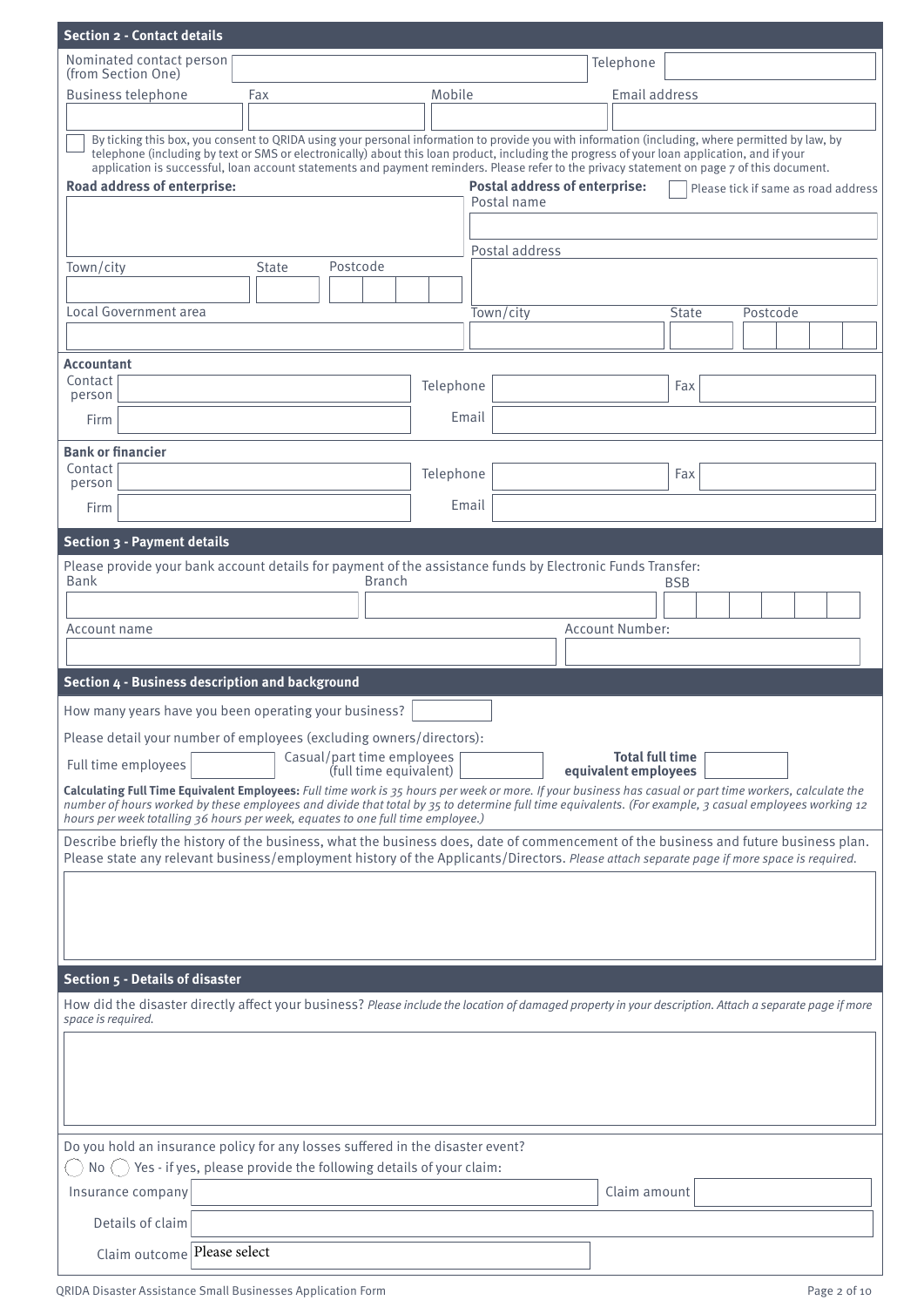| Section 6 - Proposed disaster-related project and funding details |                         |                                           |                                                                                                                                                                             |                     |                                                                                                                                                                                                                                                                           |                  |
|-------------------------------------------------------------------|-------------------------|-------------------------------------------|-----------------------------------------------------------------------------------------------------------------------------------------------------------------------------|---------------------|---------------------------------------------------------------------------------------------------------------------------------------------------------------------------------------------------------------------------------------------------------------------------|------------------|
|                                                                   |                         |                                           |                                                                                                                                                                             |                     | What repair / replacement and/or carry-on costs will you incur as a result of the disaster? Please detail below.                                                                                                                                                          |                  |
|                                                                   |                         |                                           | <b>Requirements</b> (Note: include these costs in your cashflow projections - refer example page 9)                                                                         |                     |                                                                                                                                                                                                                                                                           | Cost             |
|                                                                   |                         |                                           |                                                                                                                                                                             |                     |                                                                                                                                                                                                                                                                           |                  |
|                                                                   |                         |                                           |                                                                                                                                                                             |                     |                                                                                                                                                                                                                                                                           |                  |
|                                                                   |                         |                                           |                                                                                                                                                                             |                     |                                                                                                                                                                                                                                                                           |                  |
|                                                                   |                         |                                           |                                                                                                                                                                             |                     | <b>Requirements sub total</b>                                                                                                                                                                                                                                             | \$0.00           |
| Carry-on** (refer example page 9)                                 |                         |                                           |                                                                                                                                                                             |                     |                                                                                                                                                                                                                                                                           |                  |
|                                                                   |                         |                                           |                                                                                                                                                                             |                     | <b>Total</b>                                                                                                                                                                                                                                                              | \$0.00           |
|                                                                   |                         |                                           | How do you plan to fund the above requirements? Please detail below.                                                                                                        |                     |                                                                                                                                                                                                                                                                           |                  |
| Funding (refer example page 9)                                    |                         |                                           |                                                                                                                                                                             |                     |                                                                                                                                                                                                                                                                           | <b>Amount</b>    |
| Peak closing bank balance shown on cash flow projection           |                         |                                           |                                                                                                                                                                             |                     |                                                                                                                                                                                                                                                                           |                  |
| Less your contribution - cash or investments*                     |                         |                                           |                                                                                                                                                                             |                     |                                                                                                                                                                                                                                                                           |                  |
| Less overdraft limit*                                             |                         |                                           |                                                                                                                                                                             |                     |                                                                                                                                                                                                                                                                           |                  |
| Less other (please detail)                                        |                         |                                           |                                                                                                                                                                             |                     |                                                                                                                                                                                                                                                                           |                  |
|                                                                   |                         |                                           | Indicated QRIDA loan (please do not include proposed loan in your cashflow projection)                                                                                      |                     |                                                                                                                                                                                                                                                                           |                  |
|                                                                   |                         |                                           |                                                                                                                                                                             |                     | * You must use all liquid assets and available normal credit limits to be eligible for assistance under this scheme.                                                                                                                                                      |                  |
| <b>Preferred terms and conditions</b>                             |                         |                                           |                                                                                                                                                                             |                     |                                                                                                                                                                                                                                                                           |                  |
| <b>Loan terms - Disaster Assistance</b>                           |                         |                                           | years (maximum 10 years)                                                                                                                                                    |                     | Interest only for: $\bigcap$<br>One year $($ $)$                                                                                                                                                                                                                          | Two years<br>N/A |
| (loan up to \$250,000)                                            |                         |                                           |                                                                                                                                                                             |                     |                                                                                                                                                                                                                                                                           |                  |
| <b>Repayment frequency</b>                                        |                         | Monthly                                   | Quarterly                                                                                                                                                                   | Half yearly         | Yearly                                                                                                                                                                                                                                                                    |                  |
|                                                                   |                         |                                           |                                                                                                                                                                             |                     |                                                                                                                                                                                                                                                                           |                  |
| <b>Section 7 - Property details</b>                               |                         |                                           |                                                                                                                                                                             |                     |                                                                                                                                                                                                                                                                           |                  |
|                                                                   |                         |                                           |                                                                                                                                                                             |                     | Please show all property assets held by both the business and the business owners. This includes properties owned or leased either                                                                                                                                        |                  |
|                                                                   |                         |                                           | individually or jointly with partners, other partners, other persons or associated entities.<br>Please copy and attach additional pages if you have more than one property. |                     |                                                                                                                                                                                                                                                                           |                  |
| Property type                                                     |                         |                                           |                                                                                                                                                                             |                     |                                                                                                                                                                                                                                                                           |                  |
| (e.g. workshop)                                                   |                         |                                           |                                                                                                                                                                             |                     |                                                                                                                                                                                                                                                                           |                  |
| Owned                                                             | Purchase date           |                                           | Purchase<br>price                                                                                                                                                           |                     | Current market<br>value                                                                                                                                                                                                                                                   |                  |
| Leased                                                            | Lease payment<br>(p.a.) |                                           | Expiry                                                                                                                                                                      |                     | Options                                                                                                                                                                                                                                                                   |                  |
| Registered owners                                                 |                         |                                           |                                                                                                                                                                             |                     |                                                                                                                                                                                                                                                                           |                  |
| Title reference No                                                |                         |                                           |                                                                                                                                                                             |                     |                                                                                                                                                                                                                                                                           |                  |
| or Lease No                                                       |                         | Lot                                       |                                                                                                                                                                             | Plan                | Area (ha)                                                                                                                                                                                                                                                                 |                  |
| Property address                                                  |                         |                                           |                                                                                                                                                                             |                     |                                                                                                                                                                                                                                                                           |                  |
| If rented - rental income per annum                               |                         |                                           |                                                                                                                                                                             |                     |                                                                                                                                                                                                                                                                           |                  |
|                                                                   |                         |                                           |                                                                                                                                                                             |                     |                                                                                                                                                                                                                                                                           |                  |
| <b>Section 8 - Details of any vessels owned</b>                   |                         |                                           |                                                                                                                                                                             |                     |                                                                                                                                                                                                                                                                           |                  |
| Please copy and attach additional pages if more than one vessel.  |                         |                                           |                                                                                                                                                                             |                     |                                                                                                                                                                                                                                                                           |                  |
| Vessel name                                                       |                         |                                           |                                                                                                                                                                             | Registered<br>owner |                                                                                                                                                                                                                                                                           |                  |
|                                                                   |                         |                                           |                                                                                                                                                                             |                     |                                                                                                                                                                                                                                                                           |                  |
| Construction                                                      |                         |                                           |                                                                                                                                                                             | Boat mark           | Boat make                                                                                                                                                                                                                                                                 |                  |
| Australian                                                        |                         | Current survey                            | Yes $($ $)$<br>No                                                                                                                                                           | Draft               | <b>Beam</b>                                                                                                                                                                                                                                                               |                  |
| <b>Ships Number</b>                                               |                         | report attached                           |                                                                                                                                                                             |                     |                                                                                                                                                                                                                                                                           |                  |
| Insured value                                                     |                         | Copy of insurance<br>certificate attached | Yes $($ $)$<br>No                                                                                                                                                           | Length              | Age                                                                                                                                                                                                                                                                       |                  |
|                                                                   |                         |                                           |                                                                                                                                                                             |                     |                                                                                                                                                                                                                                                                           |                  |
| <b>Section 9 - Security</b>                                       |                         |                                           |                                                                                                                                                                             |                     |                                                                                                                                                                                                                                                                           |                  |
|                                                                   |                         |                                           |                                                                                                                                                                             |                     | The Disaster Assistance Scheme requires all loan recipients to provide adequate security. Please outline the security available to<br>support your loan, whether this be a real property mortgage, security over the business assets and/or equipment or other registered |                  |
| charges.                                                          |                         |                                           |                                                                                                                                                                             |                     |                                                                                                                                                                                                                                                                           |                  |
|                                                                   |                         |                                           |                                                                                                                                                                             |                     |                                                                                                                                                                                                                                                                           |                  |
|                                                                   |                         |                                           |                                                                                                                                                                             |                     |                                                                                                                                                                                                                                                                           |                  |
|                                                                   |                         |                                           |                                                                                                                                                                             |                     |                                                                                                                                                                                                                                                                           |                  |
|                                                                   |                         |                                           |                                                                                                                                                                             |                     |                                                                                                                                                                                                                                                                           |                  |
|                                                                   |                         |                                           |                                                                                                                                                                             |                     |                                                                                                                                                                                                                                                                           |                  |
|                                                                   |                         |                                           |                                                                                                                                                                             |                     |                                                                                                                                                                                                                                                                           |                  |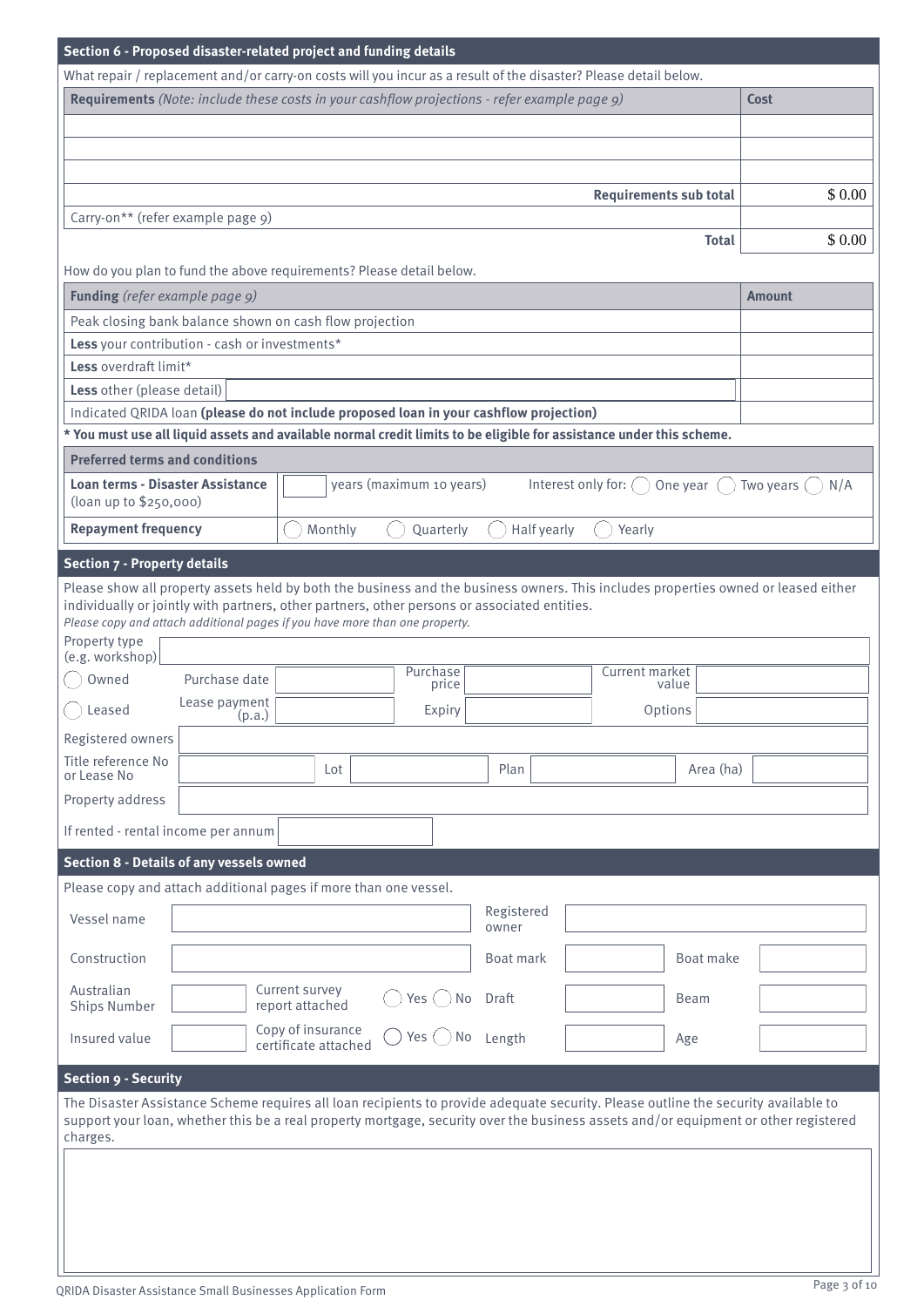# **Section 10 - Income produced**

Sales figures must agree with financials and budgets.

|              | <b>Product/service</b> | <b>Last Financial Year</b><br>Actuals)<br>(20 |            | <b>This Financial Year</b><br>Actuals)<br>(20) |            |          | <b>Next Financial Year</b><br><b>Estimates</b> | Year In - Year Out<br>Estimates* |            |
|--------------|------------------------|-----------------------------------------------|------------|------------------------------------------------|------------|----------|------------------------------------------------|----------------------------------|------------|
|              |                        | Quantity                                      | Total (\$) | Quantity                                       | Total (\$) | Quantity | Total (\$)                                     | Quantity                         | Total (\$) |
| <b>Sales</b> |                        |                                               |            |                                                |            |          |                                                |                                  |            |
|              |                        |                                               |            |                                                |            |          |                                                |                                  |            |
|              |                        |                                               |            |                                                |            |          |                                                |                                  |            |
|              |                        |                                               |            |                                                |            |          |                                                |                                  |            |

#### **Section 11 - Financial**

Please comment on any significant income or expense variations in your past 3 years financial statements, and any significant abnormalities (other than disaster related) in your projected cashflows.

# **Additional information**

**If you would like to provide any additional information to support your application for assistance, please provide this below.**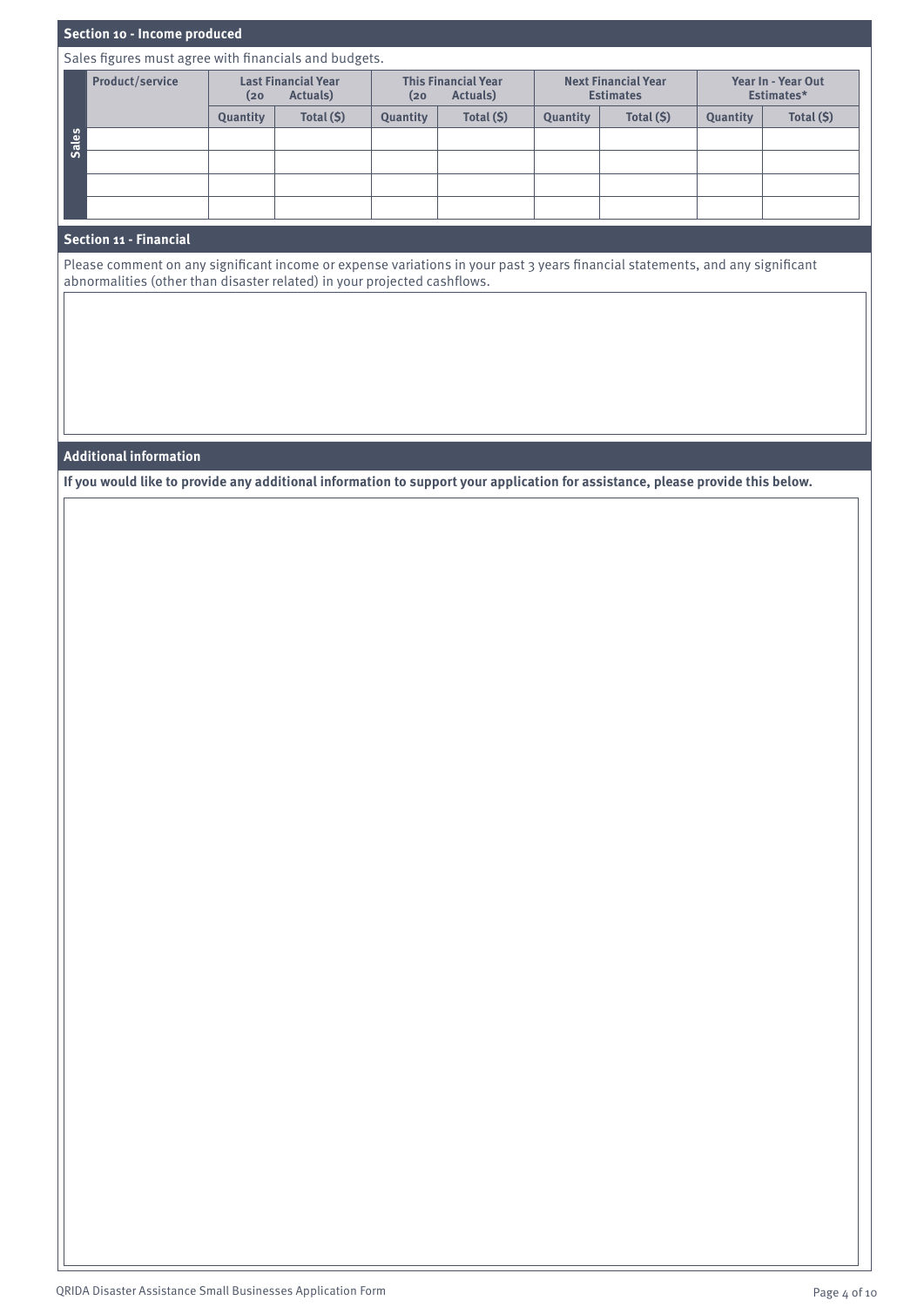# **Section 12 - Statement of assets and liabilities**

Please complete one statement of your **business and personal** assets and liabilities including those held individually or jointly with partners, other persons or associated entities. **The Statement must include all assets you own and all debts you owe.**  $\bigcirc$  Please tick if your statement of assets and liabilities is included in a separate template

| <b>Assets</b><br>(show present fair market value) | $\ddot{\mathsf{s}}$ | <b>Liabilities</b><br>(current amount owing)                                   | \$     |
|---------------------------------------------------|---------------------|--------------------------------------------------------------------------------|--------|
| Cash at Bank                                      |                     | Overdraft<br>(Limit:<br>$\mathcal{E}$                                          |        |
| <b>Term Deposits</b>                              |                     |                                                                                |        |
|                                                   |                     | Term loans                                                                     |        |
|                                                   |                     |                                                                                |        |
| Real estate                                       |                     |                                                                                |        |
| Address:                                          |                     |                                                                                |        |
|                                                   |                     | Other Loans (e.g. Private Loans)                                               |        |
|                                                   |                     |                                                                                |        |
|                                                   |                     |                                                                                |        |
|                                                   |                     |                                                                                |        |
|                                                   |                     |                                                                                |        |
| Stock (show type)                                 |                     | Stock Loans/Floor plans                                                        |        |
|                                                   |                     |                                                                                |        |
|                                                   |                     |                                                                                |        |
| Plant and machinery                               |                     | Hire Purchase, Leasing & Chattel Mortgage<br>(transfer total from table below) | \$0.00 |
| Vehicles                                          |                     |                                                                                |        |
|                                                   |                     | <b>Entitlements Owing to Employees</b>                                         |        |
|                                                   |                     | <b>Taxation Debt</b>                                                           |        |
|                                                   |                     |                                                                                |        |
| <b>Accounts Receivable</b>                        |                     | <b>Accounts Payable</b>                                                        |        |
|                                                   |                     |                                                                                |        |
| Debentures/Shares/Investments                     |                     | Margin Loans                                                                   |        |
|                                                   |                     | Real Estate Loans (show details)                                               |        |
|                                                   |                     |                                                                                |        |
|                                                   |                     |                                                                                |        |
|                                                   |                     |                                                                                |        |
| Superannuation (current estimated value)          |                     | Personal Loans                                                                 |        |
| Life Insurance (estimated surrender value)        |                     | Credit Cards                                                                   |        |
| Other Assets (detail)                             |                     | Other Liabilities (detail)                                                     |        |
|                                                   |                     |                                                                                |        |
| <b>Total Assets</b>                               | \$0.00              | <b>Total Liabilities</b>                                                       | \$0.00 |
|                                                   |                     |                                                                                |        |

### **Hire purchase and lease repayment schedule**

|             |                                                                             |                             |                                         | <b>Instalments</b>                     |                             |                                         |               | <b>Lease residual</b> |                                        |
|-------------|-----------------------------------------------------------------------------|-----------------------------|-----------------------------------------|----------------------------------------|-----------------------------|-----------------------------------------|---------------|-----------------------|----------------------------------------|
| <b>Item</b> | Lender                                                                      | (a)<br>Instalment<br>amount | Frequency<br>e.g.<br>monthly/<br>yearly | (b)<br>No. of<br>payments<br>remaining | Date<br>of final<br>payment | (c)<br>Overdue<br>payments<br>(Arrears) | (d)<br>Amount | Due date              | <b>Total owing</b><br>$(ax b + c + d)$ |
|             |                                                                             |                             |                                         |                                        |                             |                                         |               |                       | \$0.00                                 |
|             |                                                                             |                             |                                         |                                        |                             |                                         |               |                       | \$0.00                                 |
|             |                                                                             |                             |                                         |                                        |                             |                                         |               |                       | \$0.00                                 |
|             |                                                                             |                             |                                         |                                        |                             |                                         |               |                       | \$0.00                                 |
|             |                                                                             |                             |                                         |                                        |                             |                                         |               |                       | \$0.00                                 |
|             |                                                                             |                             |                                         |                                        |                             |                                         |               |                       | \$0.00                                 |
|             |                                                                             |                             |                                         |                                        |                             |                                         |               |                       | \$0.00                                 |
|             |                                                                             |                             |                                         |                                        |                             |                                         |               |                       | \$0.00                                 |
|             | Total owing (transfer total to 'Statement of Assets and Liabilities' above) |                             |                                         |                                        |                             |                                         |               |                       | \$0.00                                 |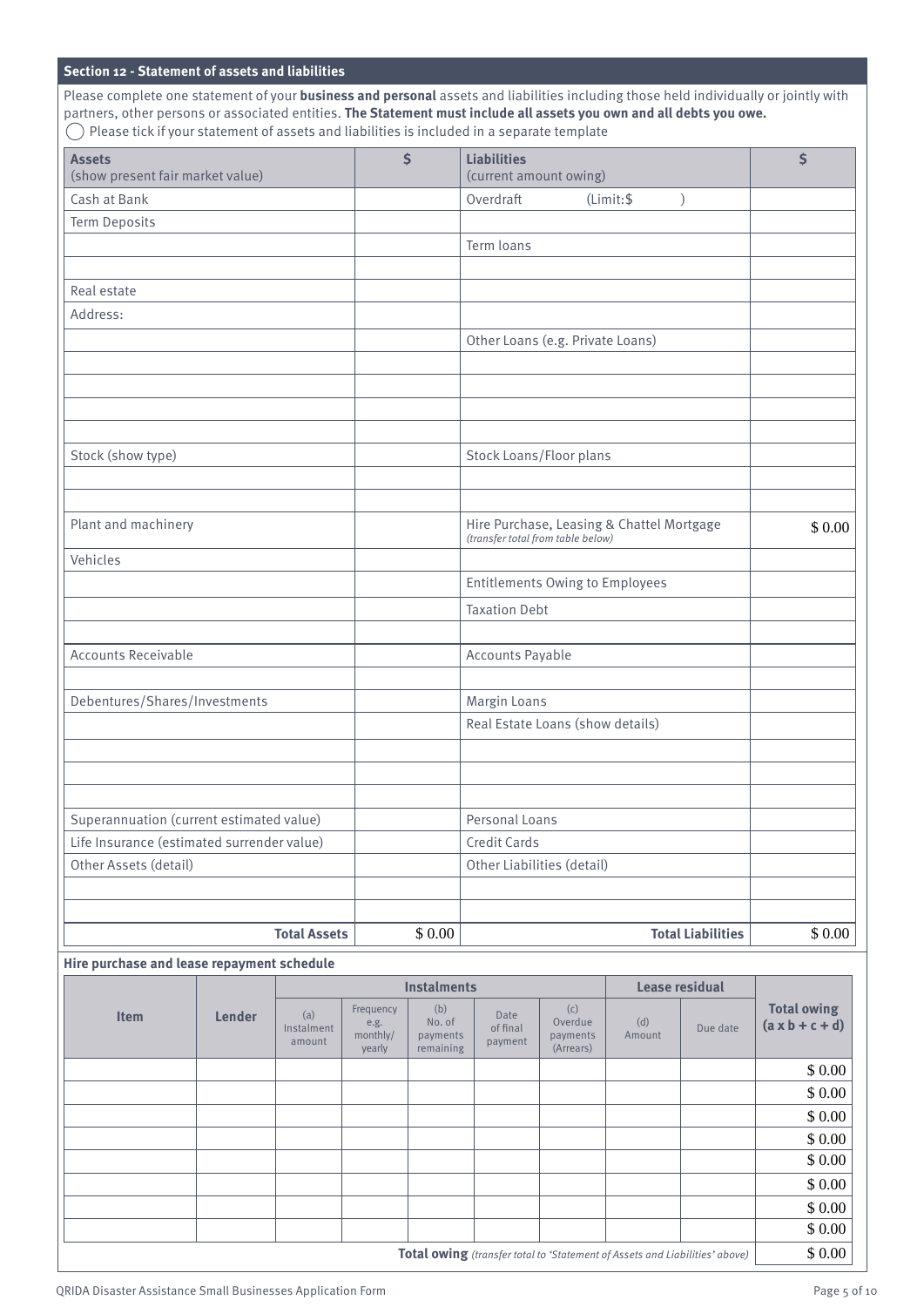| Section 13 - Acknowledgements, consents and privacy statement                                                                                                                                                                                                                                                                                                                                                                                                                                                                                                                                                                                          |
|--------------------------------------------------------------------------------------------------------------------------------------------------------------------------------------------------------------------------------------------------------------------------------------------------------------------------------------------------------------------------------------------------------------------------------------------------------------------------------------------------------------------------------------------------------------------------------------------------------------------------------------------------------|
| In the following sections, titled acknowledgements, consents and privacy statement:                                                                                                                                                                                                                                                                                                                                                                                                                                                                                                                                                                    |
| QRIDA means Queensland Rural and Industry Development Authority; and<br>٠                                                                                                                                                                                                                                                                                                                                                                                                                                                                                                                                                                              |
| Credit Reporting Body means Dun & Bradstreet (Australia) Pty Limited ACN 006 399 677 trading as Illion.<br>$\bullet$<br><b>Acknowledgements</b>                                                                                                                                                                                                                                                                                                                                                                                                                                                                                                        |
| $\Box$ I/We have read and understood the guidelines at grida.gld.gov.au for the Disaster Assistance Loan – Small Business and have obtained clarification where<br>needed.                                                                                                                                                                                                                                                                                                                                                                                                                                                                             |
| $\Box$ I/We certify that:                                                                                                                                                                                                                                                                                                                                                                                                                                                                                                                                                                                                                              |
| all of the information provided in the whole of this application is true and accurate and discloses my/our correct financial position; and<br>a)<br>to the extent this application or any information provided in relation to this application contains information of, or about, another person, I/we have the<br>b)<br>authorisation of that person to provide the information and for it to be used and disclosed in accordance with the above authorisations.                                                                                                                                                                                      |
| □ I/We are aware that it is an offence and that penalties may be applied under the Rural and Regional Adjustment Act 1994 (Qld) if any information provided in an<br>application or any document provided in respect of an application is found to be false misleading or incomplete in a material manner.                                                                                                                                                                                                                                                                                                                                             |
| Do you have, or have you had, any business dealings with QRIDA that could be considered an actual, potential or perceived conflict of<br>Yes<br>No<br>interest with this application?                                                                                                                                                                                                                                                                                                                                                                                                                                                                  |
| If Yes - please provide details of all your business dealings with QRIDA that may be considered an actual, potential or perceived conflict of interest:                                                                                                                                                                                                                                                                                                                                                                                                                                                                                                |
|                                                                                                                                                                                                                                                                                                                                                                                                                                                                                                                                                                                                                                                        |
| $\Box$ I/We have read the Credit Information and Privacy Statement below and understand how personal information provided in my/our application may be used.<br><b>Consents</b>                                                                                                                                                                                                                                                                                                                                                                                                                                                                        |
| I/We authorise QRIDA and each of its authorised representatives to obtain or collect such information as QRIDA or an authorised representative considers to<br>be necessary or appropriate in connection with this application or any aspect of the Scheme from:                                                                                                                                                                                                                                                                                                                                                                                       |
| any accountant, solicitor, business consultant, bank, financier, supplier, processor, or other agent named or identified in this application or in<br>a)<br>supporting documentation provided with, or in support of, this application; and<br>any Commonwealth, state or local government department, agency or authority that QRIDA or an authorised representative may consider relevant,<br>b)<br>(each a Relevant Person).                                                                                                                                                                                                                        |
| Without limiting the above, I/we authorise any Relevant Person to disclose to QRIDA and its authorised representatives such information as may be<br>requested about me/us in connection with this application or any aspect of the Scheme.                                                                                                                                                                                                                                                                                                                                                                                                            |
| I/We understand and agree that QRIDA and its authorised representatives will use information contained in or provided in relation to this application and my/our<br>⊔<br>financial statements and personal taxation returns and other supporting information to determine if my/our business is eligible to receive a loan under the Scheme                                                                                                                                                                                                                                                                                                            |
| and in relation to the administration and management of the Scheme and any loan provided to me/us under the Scheme.<br>$\Box$ I/We authorise:                                                                                                                                                                                                                                                                                                                                                                                                                                                                                                          |
| QRIDA and each of its authorised representatives to disclose:<br>a)                                                                                                                                                                                                                                                                                                                                                                                                                                                                                                                                                                                    |
| that I/we have made this application;<br>٠<br>information contained in this application or any supporting documentation provided with, or in support of, this application;<br>٠<br>information collected by QRIDA or an authorised representative from any Relevant Person; and<br>$\bullet$<br>information about any previous application I/we have made to, or financial assistance I/we have received from, QRIDA.<br>$\bullet$<br>Email copies of loan documents to the email address listed in this application, should my loan be approved.<br>٠                                                                                                 |
| (in each case, Disclosable Information) to any:<br>Relevant Person or any contractor or agent of QRIDA, for purposes related to the assessment of this application or the administration and management<br>$\bullet$<br>of the Scheme or any loan provided to me/us under the Scheme, and for the purposes set out in the Privacy Statement; and<br>any other, Queensland Government department or Commonwealth Government department, agency or authority, for policy planning;<br>٠                                                                                                                                                                  |
| the use of Disclosable Information by any department, agency or authority or other person referred to in a) above for a purpose stated in a) above or<br>b)<br>any purpose set out in the Privacy Statement.                                                                                                                                                                                                                                                                                                                                                                                                                                           |
| $\Box$ I/We agree to participate in follow up surveys regarding any loan provided under the Scheme or its outcomes, if requested.                                                                                                                                                                                                                                                                                                                                                                                                                                                                                                                      |
| <b>Credit information</b><br>To enable QRIDA to assess your application for a loan, QRIDA may need to be provided credit reporting information and credit eligibility information about your<br>business and yourself.                                                                                                                                                                                                                                                                                                                                                                                                                                 |
| I appoint QRIDA as an access seeker under the Privacy Act 1988 (Cth) and authorise QRIDA to make applications on my behalf to request credit reporting information<br>ш<br>and credit eligibility information from the Credit Reporting Body and other credit providers. I authorise QRIDA to disclose personal information to the Credit<br>Reporting Body and other credit providers in order to request credit reporting information and credit eligibility information and to obtain and use information<br>contained in the Failure Risk Report and any other information provided to us by the Credit Reporting Body and other credit providers. |
| Notice that credit information may be given to a credit reporting body:                                                                                                                                                                                                                                                                                                                                                                                                                                                                                                                                                                                |
| To assist the Australian credit reporting system to function effectively, QRIDA may disclose to a credit reporting body certain business and personal information<br>about you which includes:                                                                                                                                                                                                                                                                                                                                                                                                                                                         |
| your identification;<br>a)                                                                                                                                                                                                                                                                                                                                                                                                                                                                                                                                                                                                                             |
| that credit has been applied for and the amount;<br>b)<br>c)<br>that QRIDA is a current credit provider to you (although is not a 'credit provider' for the purposes of the Privacy Act 1988 (Cth));<br>d)<br>details of payments which become overdue for more than 60 days;<br>e)<br>that payments are no longer overdue;<br>f)<br>details of payments made by you which have been dishonoured more than once;<br>that you have committed fraud in applying for or receiving credit from QRIDA or in evading your obligations regarding the credit received, or have attempted to do so;<br>g)                                                       |
| that the credit provided to you by QRIDA has been paid or discharged.<br>h)<br>Credit reporting bodies may include the above information in reports provided to other credit providers to assist them to assess your credit worthiness.                                                                                                                                                                                                                                                                                                                                                                                                                |
| Authority to disclose certain information to joint applicants -                                                                                                                                                                                                                                                                                                                                                                                                                                                                                                                                                                                        |
| I understand that if QRIDA declines my loan application due to adverse information on my personal credit file then each applicant for the credit may be notified that<br>$\Box$<br>the application has been declined wholly or partly on information derived from a personal credit report relating to me.                                                                                                                                                                                                                                                                                                                                             |
| I understand that if I fail to provide any information requested in this form or do not agree to any of the possible exchanges or uses detailed above my<br>application may not be accepted by QRIDA.                                                                                                                                                                                                                                                                                                                                                                                                                                                  |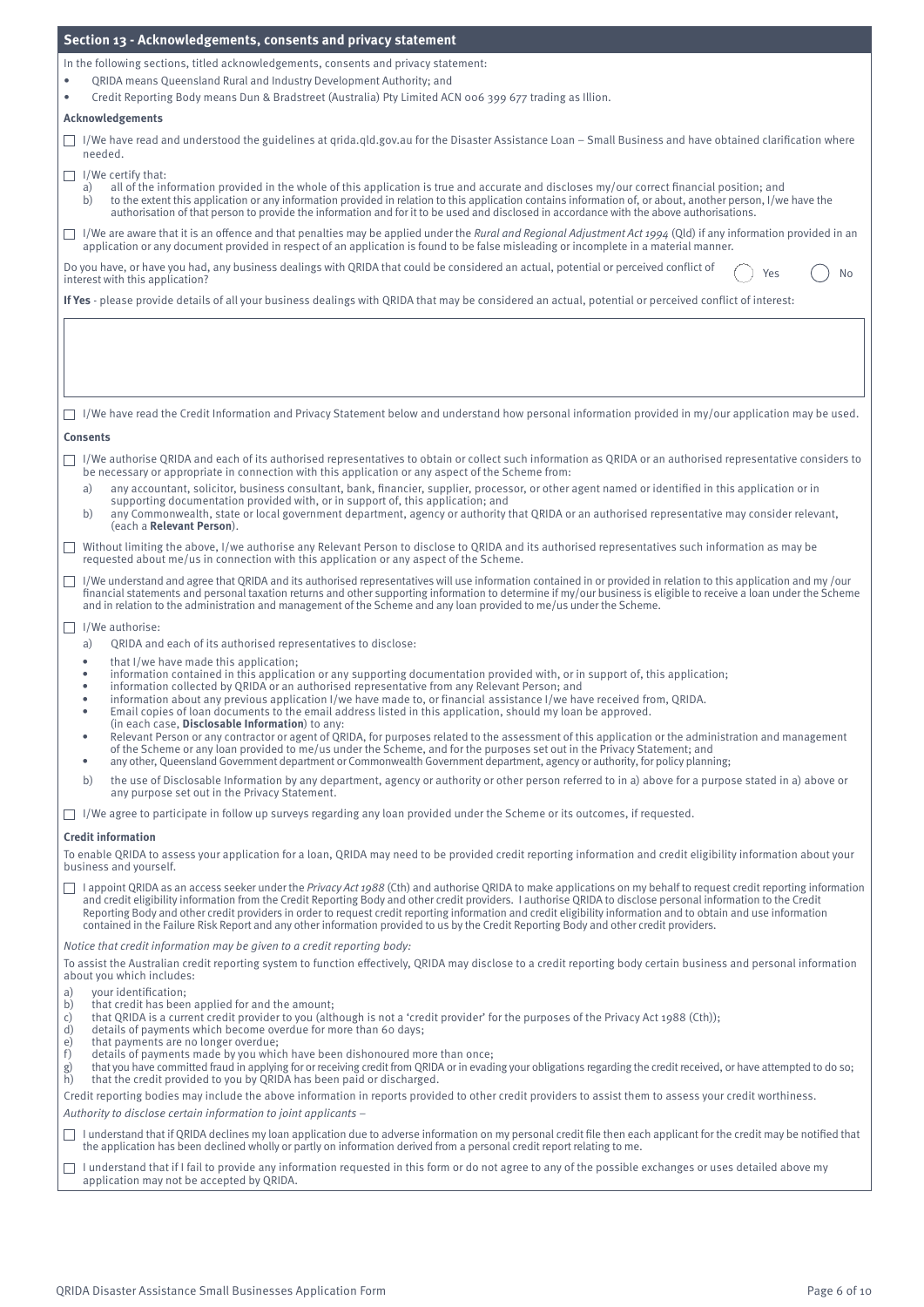#### **Section 13 - Acknowledgements, consents and privacy statement (continued)**

#### **Privacy statement**

QRIDA may collect, use, and disclose the personal information provided via this form in accordance with the Information Privacy Act 2009 (Qld) and its privacy policy, available at: www.qrida.qld.gov.au/privacy. Personal information provided on, or in support of, this application by you or that is obtained from any Relevant Person, may be used by QRIDA and its authorised representatives to assess your eligibility for the Scheme and your application for the Scheme, and in relation to the administration and management of the Scheme or any loan provided to you under the Scheme. QRIDA may also use this information to provide you with information, goods or services, facilitate its internal business operations and fulfil legal obligations, research and develop its service, to collate statistical data, and otherwise where required or permitted by law. In some cases, QRIDA may use or disclose your personal information to provide you with information on other QRIDA programs or other support programs that may be relevant and of interest to you. QRIDA may disclose your personal information in accordance with the authorisations above and any department, agency, authority or other person to which such information is disclosed may use the information for the purposes stated in the authorisations. QRIDA may also disclose your personal information to its employees, contractors, related affiliates and third parties who assist it in operating its business and providing information, goods and services to you, or as otherwise required or authorised by law. Further information on these third parties is set out in the privacy policy. Some third parties may be located overseas and you agree to QRIDA disclosing your personal information to overseas entities to enable it to perform its functions and activities. Other than as set out in the authorisations above, QRIDA is not aware of any further disclosures of your personal information made by any recipient. More information about the way QRIDA uses, discloses, and secures your personal information, how you can access and correct that information, and how you can make a complaint about a breach of privacy can be found in its privacy policy. QRIDA will comply with the Human Rights Act 2019 (Qld) when making any decision, including with respect to collection, use, and disclosure of personal information.

#### **In signing below, I/we are acknowledging and/or consenting to each of the matters indicated above:**

| <b>Applicant</b>           | <b>Signature</b>                                     | <b>Name</b>                                                                                                                                 |                             | <b>Position</b> |                             | <b>Date</b>                  |
|----------------------------|------------------------------------------------------|---------------------------------------------------------------------------------------------------------------------------------------------|-----------------------------|-----------------|-----------------------------|------------------------------|
| One                        |                                                      |                                                                                                                                             |                             |                 |                             |                              |
| Two                        |                                                      |                                                                                                                                             |                             |                 |                             |                              |
| <b>Three</b>               |                                                      |                                                                                                                                             |                             |                 |                             |                              |
| Four                       |                                                      |                                                                                                                                             |                             |                 |                             |                              |
| <b>Further information</b> |                                                      |                                                                                                                                             |                             |                 |                             |                              |
|                            |                                                      | Did you engage with a QRIDA Regional Area Manager for this application?                                                                     | Yes                         | No              |                             |                              |
|                            | Who else assisted you with this application process? |                                                                                                                                             |                             |                 |                             |                              |
|                            | <b>Financial Counsellor</b>                          | Accountant                                                                                                                                  | Consultant                  |                 | ORIDA - Head Office         |                              |
|                            | Other, please specify:                               |                                                                                                                                             |                             |                 |                             |                              |
|                            | How did you find out about this assistance?          |                                                                                                                                             |                             |                 |                             |                              |
|                            | <b>QRIDA Regional Area Manager</b>                   | <b>ORIDA Head Office</b>                                                                                                                    | ORIDA Website               |                 | <b>Financial Counsellor</b> |                              |
|                            | Newspaper advertisement                              | Radio advertisement                                                                                                                         | Social media                |                 |                             | Event (please specify below) |
|                            | Prime Focus (QRIDA newsletter)                       | Word of mouth                                                                                                                               | Other, please specify:      |                 |                             |                              |
| How to apply               |                                                      |                                                                                                                                             |                             |                 |                             |                              |
|                            |                                                      | Please submit your completed application including all supporting documents to QRIDA by:                                                    |                             |                 |                             |                              |
| Post:                      | GPO Box 211, Brisbane QLD 4001                       | Email:                                                                                                                                      | contact_us@qrida.qld.gov.au | Fax:            | $(07)$ 3032 0300            |                              |
| <b>Enquiries</b>           |                                                      |                                                                                                                                             |                             |                 |                             |                              |
|                            |                                                      | Further information on the program is available on the QRIDA website at qrida.qld.gov.au                                                    |                             |                 |                             |                              |
|                            |                                                      | If you need assistance with completing your application, or wish to speak to a Regional Area Manager, please contact QRIDA on 1800 623 946. |                             |                 |                             |                              |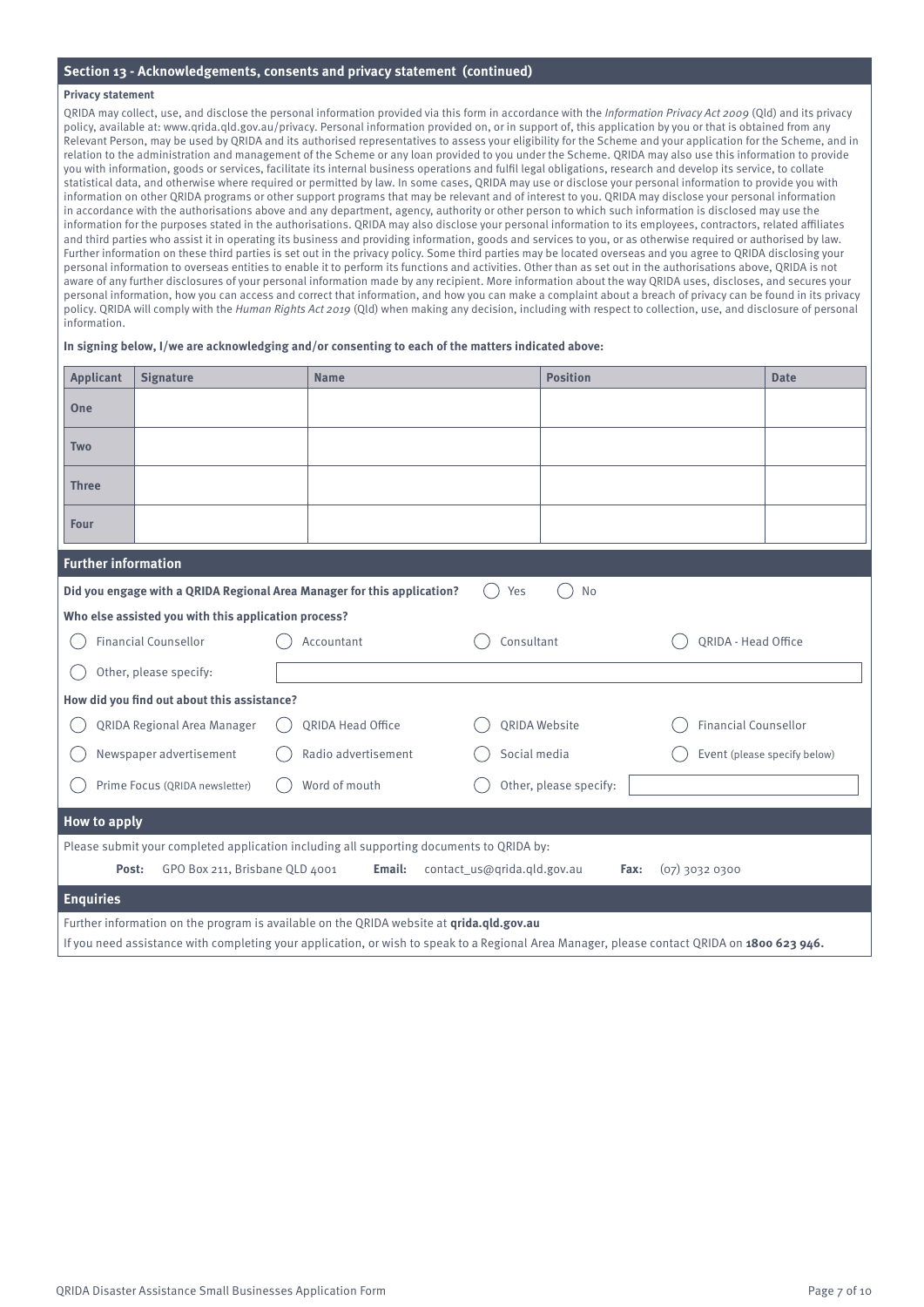# **Application and cashflow guidance**

#### **General guidance**

QRIDA has Regional Area Managers based in Brisbane, Bundaberg, Cloncurry, Emerald, Innisfail, Kingaroy, Mackay, Rockhampton, Roma, Toowoomba and Townsville who can assist you with any questions. To speak to your local Regional Area Manager, please contact QRIDA on **1800 623 946**.

Please complete each section in the application form and forward it to QRIDA with the required attachments (listed on page 1). Incomplete applications or missing attachments are likely to cause delays in assessing your application and may result in the application being declined.

#### **Cashflow guidance**

The cashflow forms should be completed by those who understand the business best. This is usually the owners and operators of the business. Your Accountant or Financial Advisor may be able to assist, if needed. **If you have your own computer prepared cashflows, please feel free to use them instead of the QRIDA cashflow budget template.**

A projected cashflow, in which you estimate as accurately as you can the income and expenses for a current/future period, is probably the most important tool your business can have. You should base your projections on your historical results (past financials) and your knowledge of what might be different this year and the following year. The ability to check your actual results with what you expected will assist you to make critical decisions about your business.

QRIDA requires a monthly cashflow for the current year, plus the next full financial year. Microsoft Excel versions of the cashflow form are available to download from the QRIDA website, qrida.qld.gov.au. If you utilise the Excel cashflow, the totals will automatically calculate and you may find it is easier to complete.

### **Completing a cashflow**

The steps below outline how to complete a QRIDA application cashflow:

- 1. Fill in your name and QRIDA Client Identification Number (if known) at the top of the form and complete the relevant year.
- 2. Income
	- Refer to your past financials for suitable headings or use those shown as a guide. Please note that livestock/stock sales are shown (not the profit), with purchases shown in the purchases section of the form. These monthly figures should agree with the total sales shown in Section 10 (page 4) of your application form.
	- All income should be shown, including personal wages, interest and dividends from investments, rents from properties, any other personal income, government assistance and all business income. Use your historical records to estimate when income will be received, but adjust for your knowledge of any changes to sales patterns or income receipts. Do not include the QRIDA loan amount you are applying for.
- 3. Expenses
	- Again you should refer to your past financials for suitable headings for your business. Please use the headings shown as a basic guide. These will also assist you with the timing of payments. Do not include non-cash items such as Depreciation or Bad Debts in your cashflow.
- 4. Purchases
	- Here you should include all your livestock/stock purchases in the months when you expect to pay for them. These figures should agree with the total purchases shown in Section 10 (page 4) of your application form. Capital purchases would include major items such as vehicles or equipment (the cash amount paid excluding lease/HP etc), major renovations or improvements, new fences, irrigation equipment etc. Please make a note of the type of capital purchase. Include in this section the costs to restore your business from Section 6 (page 3).
- 5. Other Expenses
	- Here you would list all of your:
		- lease, hire purchase or chattel mortgage payments interest on overdraft or similar type of non reducing facility, and
		- total repayments on term loans, personal loans, private loans, housing loans and credit cards.

You also need to record your personal drawings, medical contributions and payments, education expenses for yourselves or dependants and life insurance payments.

- 6. Surplus or (Deficit)
	- This total will be automatically calculated if you are using the Microsoft Excel version of this form from the QRIDA website. If you are completing the form manually, please calculate the difference between Income and Expenses. If income is greater, you have made a surplus or profit. If Expenses are greater, you have made a (deficit) or loss.
- 7. Opening and Closing Bank Balances.
	- If completing the cash flow for the current year, the opening bank balance of your overdraft or operating account for July should be taken from your bank statement and adjusted if necessary for outstanding cheques. If completing the cash flow for the following or subsequent years, the opening bank balance will be the closing bank balance from the previous year's cash flow which you have completed.

The purpose of this calculation is to provide an estimate of your bank balance (the closing balance) at the end of each month, and indicate your peak debt or credit. The closing balance is calculated by adding the opening balance to the monthly surplus or (deficit), which then becomes the opening balance for the next month.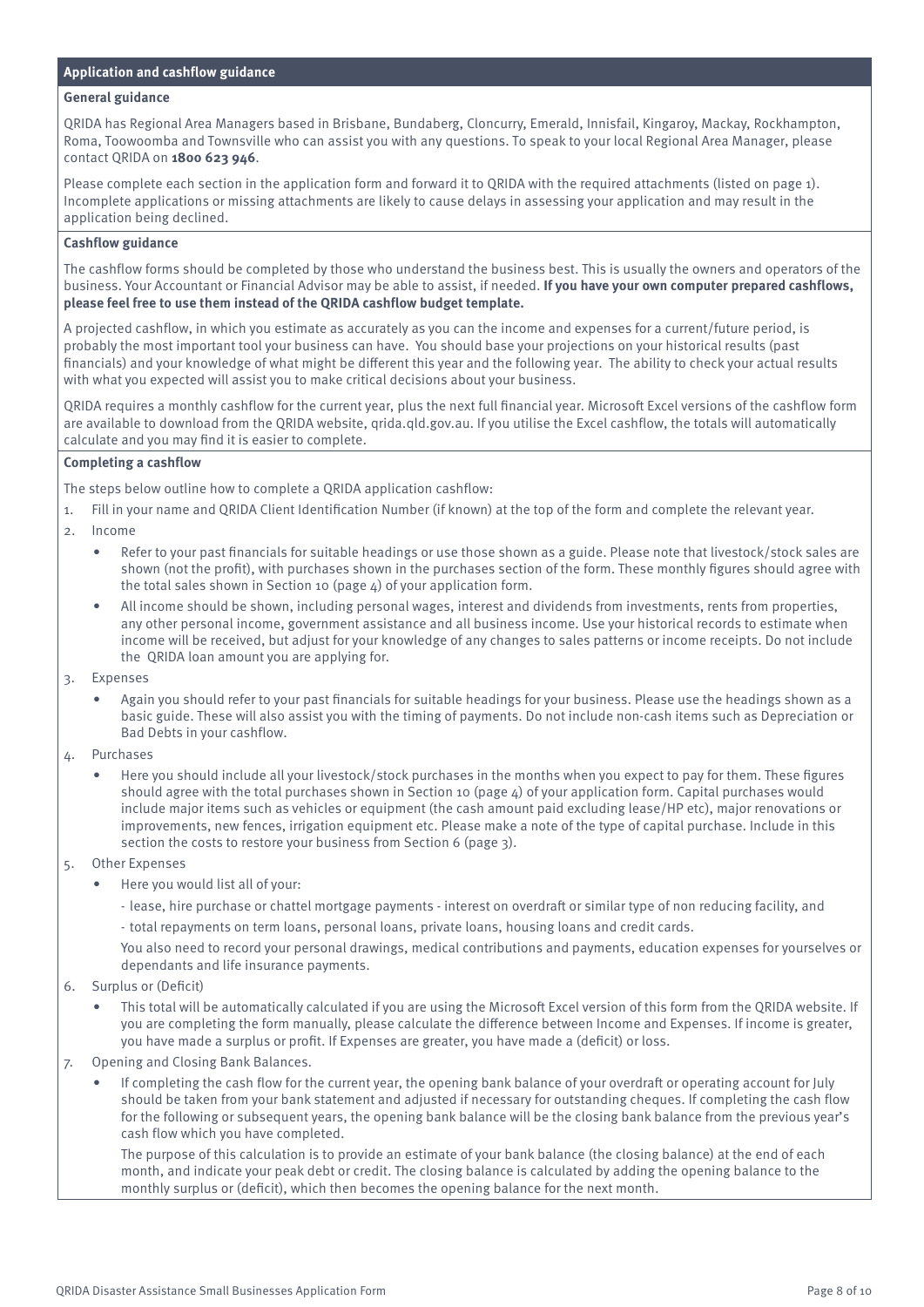#### **Example cashflow projection and requirements and funding tables**

| Example casmion projection and requirements and randing tables                                                                 |                                                                    |         |            |            |                         |            |            |            |            |            |            |            |              |
|--------------------------------------------------------------------------------------------------------------------------------|--------------------------------------------------------------------|---------|------------|------------|-------------------------|------------|------------|------------|------------|------------|------------|------------|--------------|
| <b>Client Name: GT Retail Nursery</b>                                                                                          |                                                                    |         |            |            | <b>Client ID: 65432</b> |            |            |            |            |            |            |            |              |
|                                                                                                                                | MONTHLY CASHFLOW FOR CURRENT FINANCIAL YEAR: JULY 2017 - JULY 2018 |         |            |            |                         |            |            |            |            |            |            |            |              |
| <b>Income</b>                                                                                                                  | Jul                                                                | Aug     | <b>Sep</b> | <b>Oct</b> | <b>Nov</b>              | <b>Dec</b> | Jan        | Feb        | Mar        | Apr        | May        | Jun        | <b>Total</b> |
| Plant sales                                                                                                                    | 25,000                                                             | 25,000  | 30,000     | 35,000     | 40,000                  | 35,000     | 30,000     | 40,000     | 40,000     | 55,000     | 45,000     | 40,000     | 440,000      |
| Cut flower sales                                                                                                               | 10,000                                                             | 10,000  | 10,000     | 10,000     | 10,000                  | 15,000     | 5,000      | 50,000     | 20,000     | 45,000     | 30,000     | 10,000     | 225,000      |
|                                                                                                                                |                                                                    |         |            |            |                         |            |            |            |            |            |            |            |              |
| Other                                                                                                                          |                                                                    |         |            |            |                         |            |            |            |            |            |            |            |              |
| <b>Total Income</b>                                                                                                            | 35,000                                                             | 35,000  | 40,000     | 45,000     | 50,000                  | 50,000     | 35,000     | 90,000     | 60,000     | 100,000    | 75,000     | 50,000     | 665,000      |
| Expenditure - fixed and variable (amend, add or delete headings as necessary to suit your business - refer to past financials) |                                                                    |         |            |            |                         |            |            |            |            |            |            |            |              |
| Fixed costs                                                                                                                    | 8,000                                                              | 8,000   | 8,000      | 8,000      | 8,000                   | 8,000      | 8,000      | 8,000      | 8,000      | 8,000      | 8,000      | 8,000      | 96,000       |
|                                                                                                                                |                                                                    |         |            |            |                         |            |            |            |            |            |            |            |              |
|                                                                                                                                |                                                                    |         |            |            |                         |            |            |            |            |            |            |            |              |
| Variable costs                                                                                                                 | 22,750                                                             | 22,750  | 26,000     | 29,250     | 32,500                  | 32,250     | 22,750     | 58,500     | 39,000     | 65,000     | 48,750     | 32,500     | 432,250      |
|                                                                                                                                |                                                                    |         |            |            |                         |            |            |            |            |            |            |            |              |
|                                                                                                                                |                                                                    |         |            |            |                         |            |            |            |            |            |            |            |              |
|                                                                                                                                |                                                                    |         |            |            |                         |            |            |            |            |            |            |            |              |
|                                                                                                                                |                                                                    |         |            |            |                         |            |            |            |            |            |            |            |              |
|                                                                                                                                |                                                                    |         |            |            |                         |            |            |            |            |            |            |            |              |
|                                                                                                                                |                                                                    |         |            |            |                         |            |            |            |            |            |            |            |              |
|                                                                                                                                |                                                                    |         |            |            |                         |            |            |            |            |            |            |            |              |
|                                                                                                                                |                                                                    |         |            |            |                         |            |            |            |            |            |            |            |              |
| Sub total                                                                                                                      | 30,750                                                             | 30,750  | 34,000     | 37,250     | 40,500                  | 40,500     | 30,750     | 66,500     | 47,000     | 73,000     | 56,750     | 40,500     | 528,250      |
| <b>Purchases</b>                                                                                                               |                                                                    |         |            |            |                         |            |            |            |            |            |            |            |              |
| Seedlings                                                                                                                      |                                                                    |         |            |            |                         |            | 30,000     | 30,000     |            |            |            |            | 60,000       |
| Plant stock                                                                                                                    |                                                                    |         |            |            |                         |            | 68,000     |            |            |            |            |            | 68,000       |
| Watering system repairs                                                                                                        |                                                                    |         |            |            |                         |            |            |            |            |            |            |            |              |
| Equipment replacement                                                                                                          |                                                                    |         |            |            |                         |            |            | 30,000     |            |            |            |            | 30,000       |
| Sub total                                                                                                                      |                                                                    |         |            |            |                         |            |            | 27,000     |            |            |            |            | 27,000       |
|                                                                                                                                |                                                                    |         |            |            |                         |            | 98,000     | 87,000     |            |            |            |            | 185,000      |
| <b>Other expenses</b>                                                                                                          |                                                                    |         |            |            |                         |            |            |            |            |            |            |            |              |
| Lease/HP/Chattel Mortgage                                                                                                      | 560                                                                | 560     | 560        | 560        | 560                     | 560        | 560        | 560        | 560        | 560        | 560        | 560        | 6,720        |
| Interest                                                                                                                       | 300                                                                | 310     | 320        | 310        | 300                     | 290        | 290        | 290        | 290        | 290        | 290        | 290        | 3,570        |
| Loan repayments                                                                                                                | 4,000                                                              | 4,000   | 4,000      | 4,000      | 4,000                   | 4,000      | 4,000      | 4,000      | 4,000      | 4,000      | 4,000      | 4,000      | 48,000       |
| Personal living expenses                                                                                                       | 2,000                                                              | 2,000   | 2,000      | 2,000      | 2,000                   | 2,000      | 2,000      | 2,000      | 2,000      | 2,000      | 2,000      | 2,000      | 24,000       |
| Medical/education/insurance                                                                                                    | 500                                                                | 500     | 500        | 500        | 500                     | 500        | 500        | 500        | 500        | 500        | 500        | 500        | 6,000        |
| Sub total                                                                                                                      | 7,360                                                              | 7,370   | 7,380      | 7,370      | 7,360                   | 7,350      | 7,350      | 7,350      | 7,350      | 7,350      | 7,350      | 7,350      | 88,290       |
| <b>Total Expenditure:</b>                                                                                                      | 38,110                                                             | 38,120  | 41,380     | 44,620     | 47,860                  | 47,850     | 136,100    | 160,850    | 54,350     | 80,350     | 64,100     | 47,850     | 801,540      |
| <b>Surplus (Deficit)</b>                                                                                                       | $-3,110$                                                           | -3,120  | -1,380     | 380        | 2,140                   | 2,150      | $-101,100$ | $-70,850$  | 5,650      | 19,650     | 10,900     | 2,150      | -136,540     |
| <b>Opening bank balance</b>                                                                                                    | $-53,110$                                                          | -56,220 | $-59,340$  | $-60,720$  | -60,340                 | $-58,200$  | -56,050    | $-157,150$ | $-228,000$ | $-222,350$ | $-202,700$ | $-191,800$ |              |
| <b>Closing bank balance</b>                                                                                                    | -56,220                                                            | -59,340 | $-60,720$  | -60,340    | $-58,200$               | $-56,050$  | $-157,150$ | $-228,000$ | $-222,350$ | $-202,700$ | $-191,800$ | -189,650   |              |
|                                                                                                                                | Jul                                                                | Aug     | <b>Sep</b> | <b>Oct</b> | Nov                     | <b>Dec</b> | Jan        | Feb        | Mar        | Apr        | May        | Jun        |              |

| Overdraft limit \$60,000      | <b>Example one</b> | <b>Example two</b> |
|-------------------------------|--------------------|--------------------|
| Requirements (please detail)  | Cost               | Cost               |
| Replace plant stock           | \$68,000           | \$68,000           |
| Watering system repairs       | \$30,000           | \$30,000           |
| Equipment replacement         | \$27,000           | \$27,000           |
| <b>Requirements sub total</b> | \$125,000          | \$125,000          |
| Carry-on**                    | \$43,000           | $\Omega$           |
| <b>Total</b>                  | \$168,000          | \$125,000          |

| <b>Funding</b>                                         | <b>Amount</b> | Amount                |
|--------------------------------------------------------|---------------|-----------------------|
| Peak closing bank balance shown on cashflow projection | \$228,000     | \$228,000             |
| Less your contribution - cash or investments           | nil           | \$48,000              |
| Less overdraft limit                                   | \$60,000      | \$60,000              |
| <b>Indicated QRIDA Loan</b>                            | \$168,000     | S <sub>120</sub> ,000 |

# **Example two**

| Cost      |
|-----------|
| \$68,000  |
| \$30,000  |
| \$27,000  |
| \$125,000 |
| n         |
| \$125,000 |
|           |

# **Example One**

\*\* When the Indicated QRIDA Loan amount **exceeds** the Requirements Sub Total amount, the difference needs to be recorded against **Carry-On** to balance (e.g. the \$168,000 Indicated QRIDA Loan amount exceeds the \$125,000 Requirements Sub Total Amount by \$43,000.

#### **Example Two**

When the indicated QRIDA Loan is equal to or less than the Requirements Sub Total amount, there are no requirements for **Carry-On**.